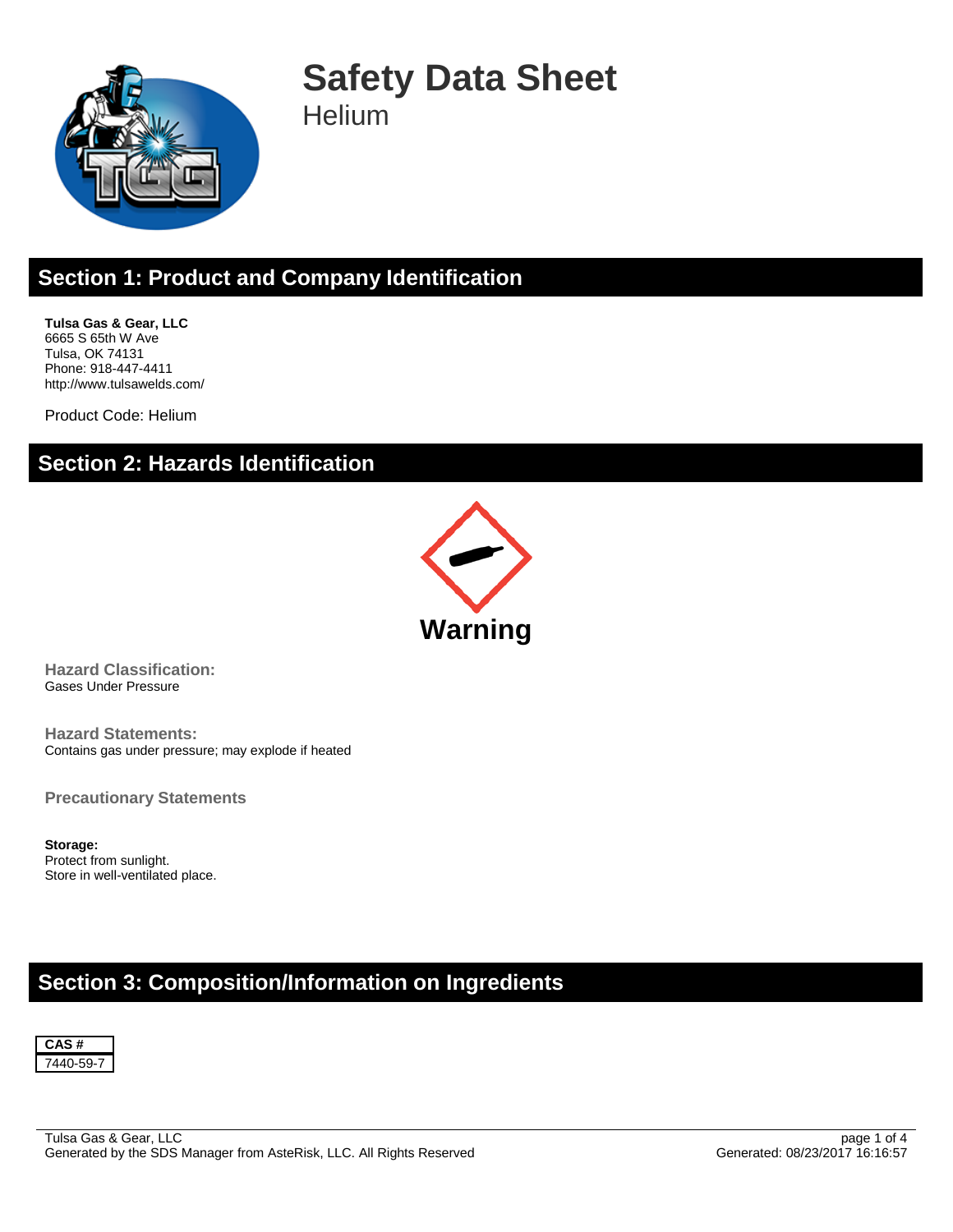| <b>Chemical Substance</b> | <b>Chemical Family</b> | Trade Names                                                                                  |
|---------------------------|------------------------|----------------------------------------------------------------------------------------------|
| LIUM<br>HEI               | aases<br>Inorganic     | LIUM COMPRESSED: HELIUM-4: ATOMIC  <br>HELIUM<br>UN 1046: He<br>_ium:<br>HEL<br>HEL.<br>GAS∵ |

### **Section 4: First Aid Measures**

| <b>Skin Contact</b>                          | <b>Eve Contact</b>                     | Ingestion                                                    | <b>Inhalation</b>                                                                                                                                                                                                                 | Note to<br><b>Physicians</b>           |
|----------------------------------------------|----------------------------------------|--------------------------------------------------------------|-----------------------------------------------------------------------------------------------------------------------------------------------------------------------------------------------------------------------------------|----------------------------------------|
| Wash exposed<br>skin with soap<br>and water. | Flush eyes<br>with plenty of<br>water. | If a large amount is<br>swallowed, get<br>medical attention. | If adverse effects occur, remove to uncontaminated area. Give<br>artificial respiration if not breathing. If breathing is difficult, oxygen<br>should be administered by qualified personnel. Get immediate<br>medical attention. | For inhalation,<br>consider<br>oxygen. |

# **Section 5: Fire Fighting Measures**

| <b>Suitable Extinguishing Media</b>                                   | <b>Products of Combustion</b> | <b>Protection of Firefighters</b> |               |  |
|-----------------------------------------------------------------------|-------------------------------|-----------------------------------|---------------|--|
| Non-flammable. Use suitable extinguishing media for surrounding fire. | Non-flammable                 |                                   | Non-flammable |  |
|                                                                       |                               |                                   | Non-flammable |  |

### **Section 6: Accidental Release Measures**

| <b>Personal Precautions</b>                                                                                 | <b>Environmental Precautions</b>            | <b>Methods for Containment</b>                  |
|-------------------------------------------------------------------------------------------------------------|---------------------------------------------|-------------------------------------------------|
| Keep unnecessary people away, isolate hazard area and deny entry. Stay<br>upwind and keep out of low areas. | Avoid soil, waterways, drains<br>and sewers | Stop leak if possible without<br>personal risk. |
| Mathode for Clasnun<br>Other Information                                                                    |                                             |                                                 |

| <b>Methods for Cleanup</b>                                  | <b>Deta Let Information</b> |
|-------------------------------------------------------------|-----------------------------|
| Stop leak, evacuate area. Contact emergency personnel. None |                             |
|                                                             |                             |

### **Section 7: Handling and Storage**

| Handling                                                                                                     | <b>Storage</b>                   |
|--------------------------------------------------------------------------------------------------------------|----------------------------------|
| l Store and handle in accordance with all current regulations and standards. Subiect to storage regulations: | Keep separated from incompatible |
| U.S. OSHA 29 CFR 1910.101.                                                                                   | substances.                      |

### **Section 8: Exposure Controls/Personal Protection**

| <b>Exposure Guidelines</b> |  |  |  |  |  |  |  |  |  |
|----------------------------|--|--|--|--|--|--|--|--|--|
|                            |  |  |  |  |  |  |  |  |  |
|                            |  |  |  |  |  |  |  |  |  |

HELIUM: ACGIH (simple asphyxiant)

#### **Engineering Controls**

| Handle only in fully enclosed systems.                                                               |                        |                               |
|------------------------------------------------------------------------------------------------------|------------------------|-------------------------------|
| <b>Eve Protection</b>                                                                                | <b>Skin Protection</b> | <b>Respiratory Protection</b> |
| Eye protection not required, but recommended.   Protective clothing is not required.   Non-flammable |                        |                               |

#### **General Hygiene considerations**

- **Avoid breathing vapor or mist**
- Avoid contact with eyes and skin
- **Wash thoroughly after handling and before eating or drinking**

#### **Section 9: Physical and Chemical Properties**

| Physical State   Appearance   Color |  |  | Change in Appearance   Physical Form   Odor |  |  | Taste |
|-------------------------------------|--|--|---------------------------------------------|--|--|-------|
|-------------------------------------|--|--|---------------------------------------------|--|--|-------|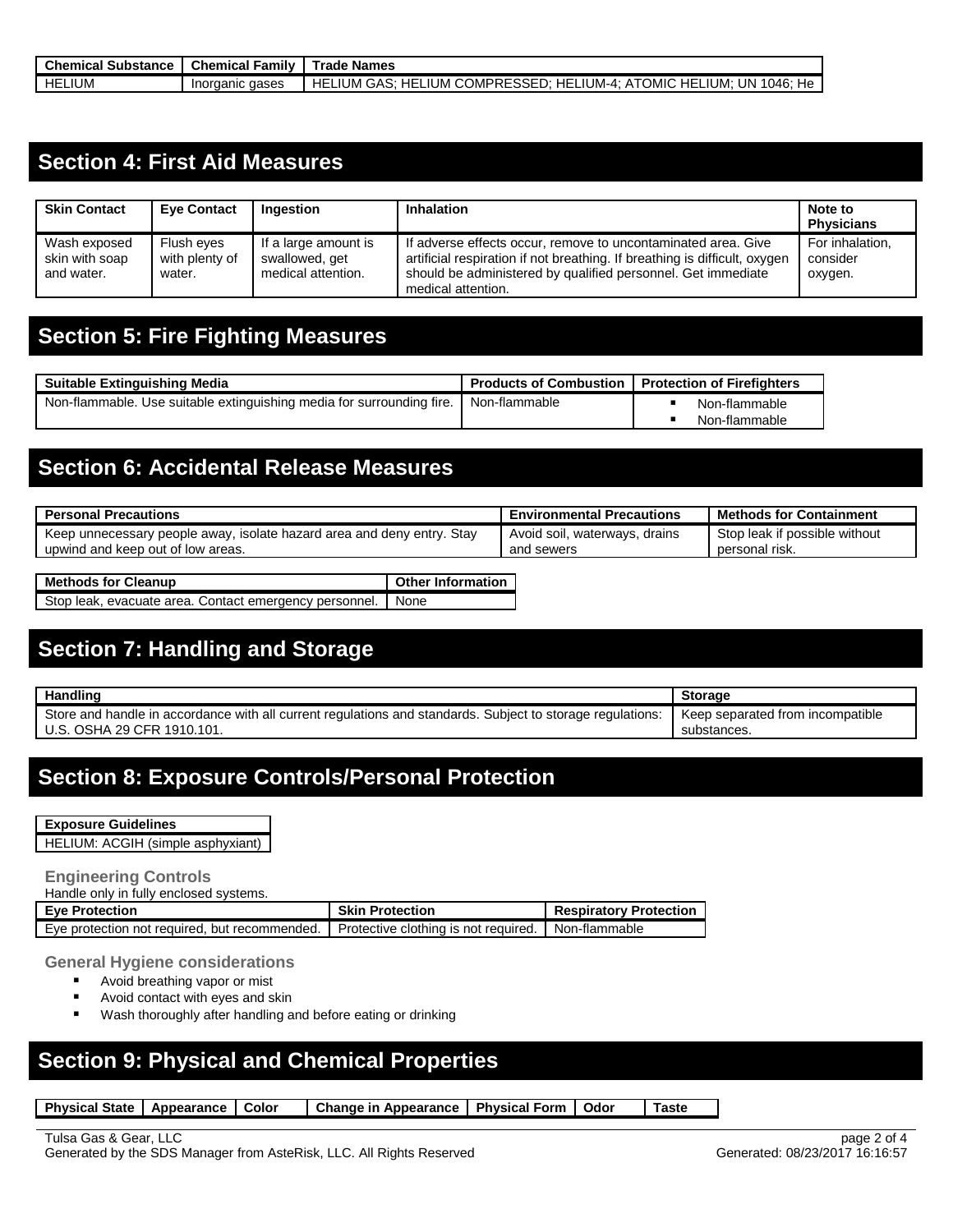| Physical.<br><b>State</b> | Appearance | Color     | Change<br>Appearance<br>ır | <b>Physical Form</b> | Odor           | ⊺aste                 |
|---------------------------|------------|-----------|----------------------------|----------------------|----------------|-----------------------|
| Gas                       | Colorless  | Colorless | N/A                        | Gas                  | <b>Corless</b> | <sup>r</sup> asteless |

| Flash<br>Point | <br>Flammabilitv | Coefficient<br><b>Partition</b> | Autoignition<br>Temperature | Limits<br>Explosive<br><b>Upper</b> | Explosive<br>Limits<br>Lower |
|----------------|------------------|---------------------------------|-----------------------------|-------------------------------------|------------------------------|
| Not flammable  | Not available    | Not available                   | Nonflammable                | Nonflammable                        | Nonflammable                 |

| <b>Boiling</b><br><b>Point</b>   | Freezina<br>Point               | Vapor<br><b>Pressure</b> | Vapor<br><b>Density</b> | <b>Specific</b><br>Gravity | Water<br><b>Solubility</b> | рH                | Odor<br><b>Threshold</b> | <b>Evaporation</b><br>Rate | <b>Viscosity</b>          |
|----------------------------------|---------------------------------|--------------------------|-------------------------|----------------------------|----------------------------|-------------------|--------------------------|----------------------------|---------------------------|
| -452 F<br>(-269<br>$\mathcal{C}$ | -458 F (-<br>272 C) @<br>26 atm | 719<br>mmHa @<br>-268 C  | 0.138<br>$(Air=1)$      | Not<br>applicable          | $0.94\%$ @<br>0C           | Not<br>applicable | <b>Not</b><br>available  | <b>Not</b><br>applicable   | 0.02012<br>cP @<br>26.8 C |

| <b>Molecular</b><br>Weight | Molecular<br>Formula | Densitv          | <b>Weight per</b><br><b>Gallon</b> | <b>Volatility by</b><br>Volume | Volatilitv               | <b>Solvent Solubility</b>   |
|----------------------------|----------------------|------------------|------------------------------------|--------------------------------|--------------------------|-----------------------------|
| 4.0026                     | He                   | $0.1785$ g/L @ 0 | Not available                      | 100%                           | <b>Not</b><br>applicable | Insoluble: Not<br>available |

# **Section 10: Stability and Reactivity**

| <b>Stability</b>                              | Conditions to Avoid                         | <b>Incompatible Materials</b> |
|-----------------------------------------------|---------------------------------------------|-------------------------------|
| . Stable at normal temperatures and pressure. | Stable at normal temperatures and pressure. | No data available.            |

| Hazardous Decomposition Products   Possibility of Hazardous Reactions |  |
|-----------------------------------------------------------------------|--|
| Miscellaneous decomposition products   Will not polymerize.           |  |

# **Section 11: Toxicology Information**

#### **Acute Effects**

| Oral LD50 | Dermal<br><b>LD50</b> | <b>Inhalation</b>                                                                                                    |
|-----------|-----------------------|----------------------------------------------------------------------------------------------------------------------|
| Not       | Not                   | Nausea, vomiting, difficulty breathing, irregular heartbeat, headache, fatigue, dizziness, disorientation, emotional |
| available | available             | disturbances, tingling sensation, loss of coordination, suffocation, convulsions, unconsciousness, coma              |

| Eye Irritation                                                               | Skin Irritation   Sensitization |  |
|------------------------------------------------------------------------------|---------------------------------|--|
| Liquid: frostbite, blurred vision   Liquid: frostbite   Difficulty breathing |                                 |  |

#### **Chronic Effects**

|               |               |               | Carcinogenicity   Mutagenicity   Reproductive Effects   Developmental Effects |  |  |  |
|---------------|---------------|---------------|-------------------------------------------------------------------------------|--|--|--|
| Not available | Not available | Not available | No data                                                                       |  |  |  |

# **Section 12: Ecological Information**

#### **Fate and Transport**

| <b>Eco toxicity</b>                                                                                                                                                     | <b>Persistence / Degradability</b> | <b>Bioaccumulation / Accumulation</b> | <b>Mobility in Environment</b> |
|-------------------------------------------------------------------------------------------------------------------------------------------------------------------------|------------------------------------|---------------------------------------|--------------------------------|
| Fish toxicity: Not available<br>Invertibrate toxicity: Not available<br>Algal toxicity: Not available<br>Phyto toxicity: Not available<br>Other toxicity: Not available | Not available                      | Not available                         | Not available                  |

# **Section 13: Disposal Considerations**

Dispose in accordance with all applicable regulations.